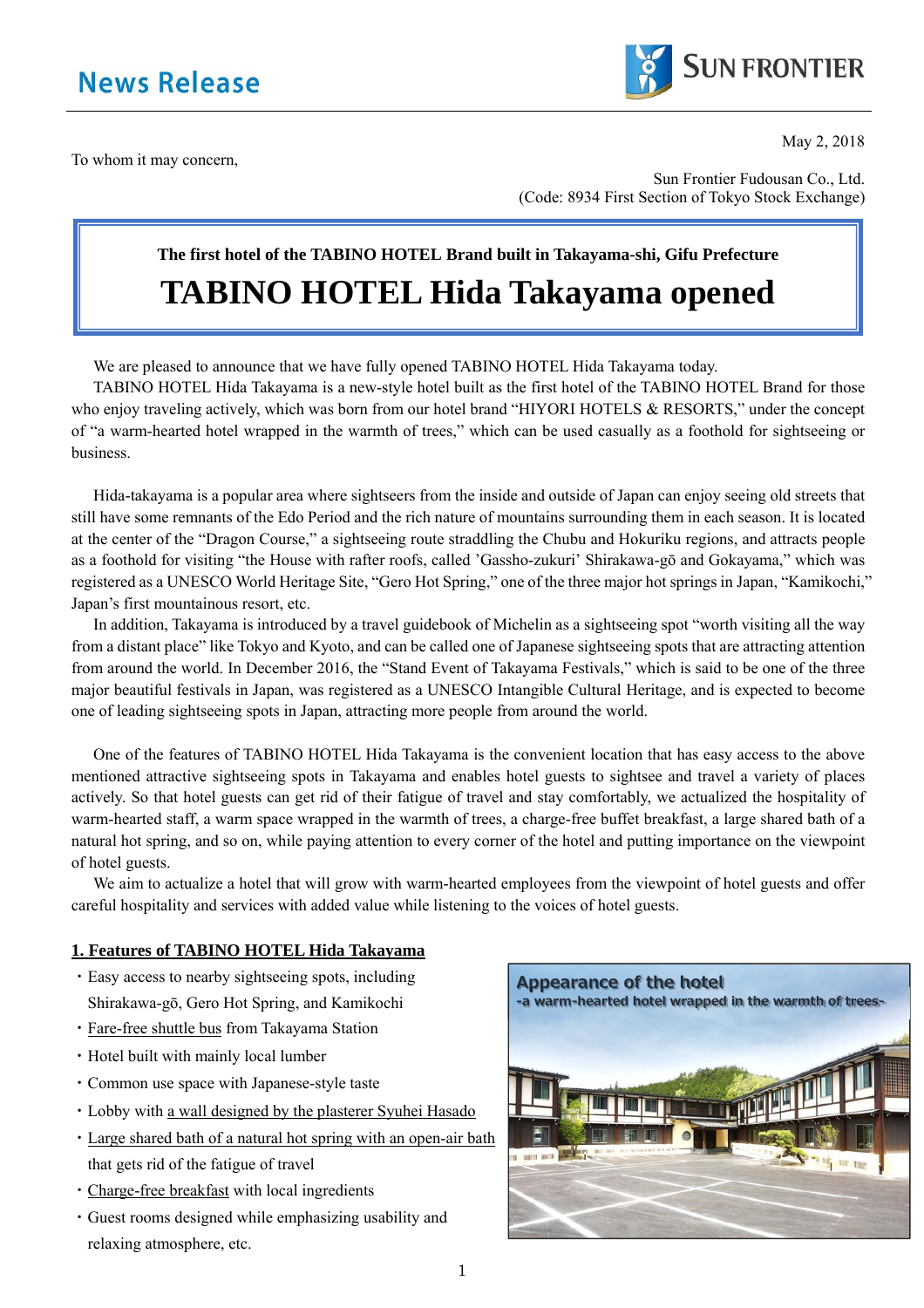## **2. Photo library**



**plasterer Syuhei Hasado**